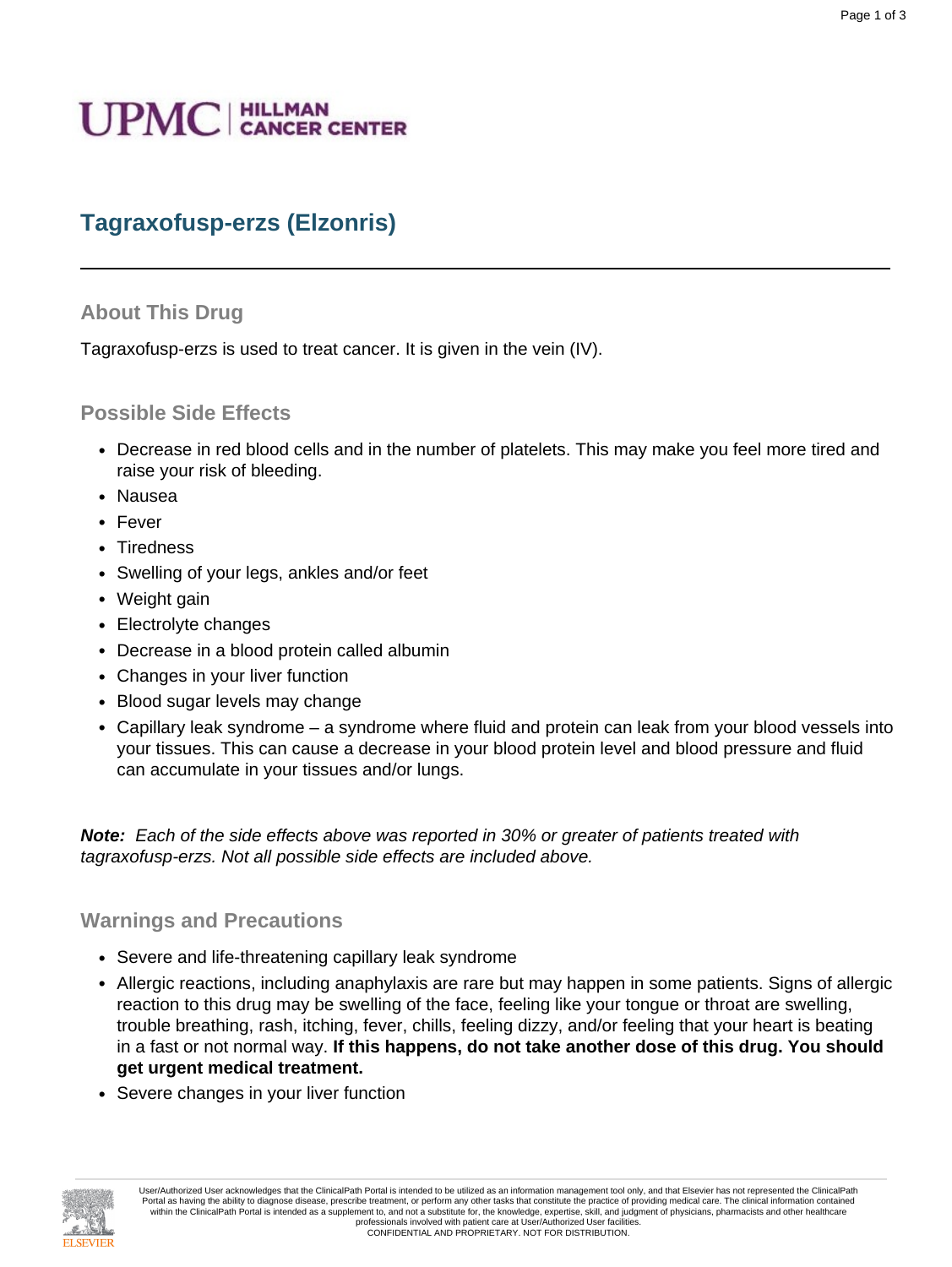**Note:** Some of the side effects above are very rare. If you have concerns and/or questions, please discuss them with your medical team.

## **Important Information**

• This drug may be present in the saliva, tears, sweat, urine, stool, vomit, semen, and vaginal secretions. Talk to your doctor and/or your nurse about the necessary precautions to take during this time.

## **Treating Side Effects**

- Manage tiredness by pacing your activities for the day.
- Be sure to include periods of rest between energy-draining activities.
- To help decrease your risk of bleeding, use a soft toothbrush. Check with your nurse before using dental floss.
- Be very careful when using knives or tools.
- Use an electric shaver instead of a razor.
- Drink plenty of fluids (a minimum of eight glasses per day is recommended).
- To help with nausea, eat small, frequent meals instead of three large meals a day. Choose foods and drinks that are at room temperature. Ask your nurse or doctor about other helpful tips and medicine that is available to help stop or lessen these symptoms.
- If you have diabetes, keep good control of your blood sugar level. Tell your nurse or your doctor if your glucose levels are higher or lower than normal.

# **Food and Drug Interactions**

- There are no known interactions of tagraxofusp-erzs with food.
- This drug may interact with other medicines. Tell your doctor and pharmacist about all the prescription and over-the-counter medicines and dietary supplements (vitamins, minerals, herbs, and others) that you are taking at this time. Also, check with your doctor or pharmacist before starting any new prescription or over-the-counter medicines, or dietary supplements to make sure that there are no interactions.

# **When to Call the Doctor**

Call your doctor or nurse if you have any of these symptoms and/or any new or unusual symptoms:

- Fever of 100.4° F (38° C) or higher
- Chills
- Tiredness or weakness that interferes with your daily activities
- Feeling dizzy or lightheaded
- Easy bleeding or bruising
- Wheezing and/or trouble breathing



User/Authorized User acknowledges that the ClinicalPath Portal is intended to be utilized as an information management tool only, and that Elsevier has not represented the ClinicalPath Portal as having the ability to diagnose disease, prescribe treatment, or perform any other tasks that constitute the practice of providing medical care. The clinical information contained within the ClinicalPath Portal is intended as a supplement to, and not a substitute for, the knowledge, expertise, skill, and judgment of physicians, pharmacists and other healthcare professionals involved with patient care at User/Authorized User facilities. CONFIDENTIAL AND PROPRIETARY. NOT FOR DISTRIBUTION.